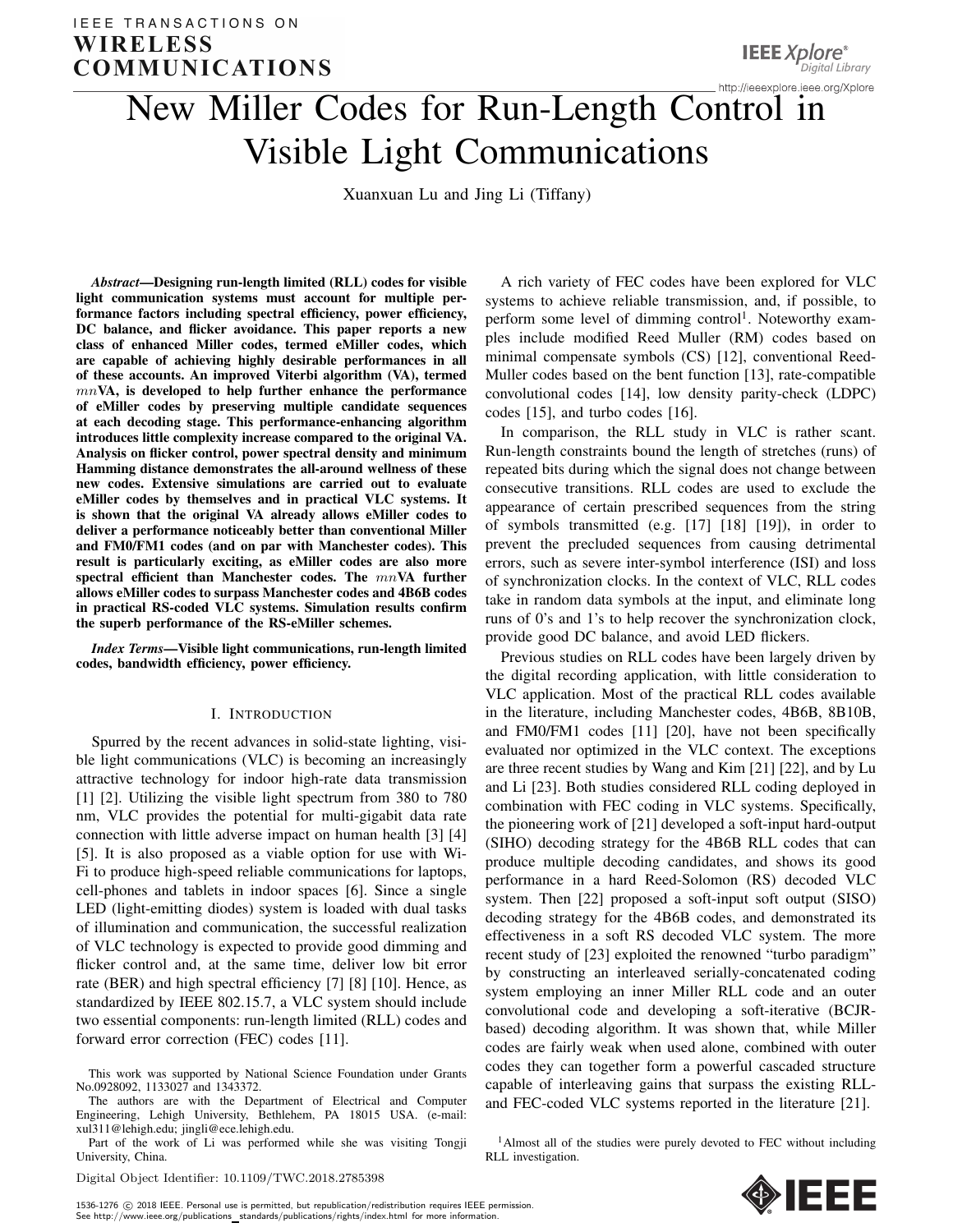While the work of [21], [22] and [23] have presented interesting findings, all focused on the decoding aspect of RLL codes. The primary contribution of this paper is the invention of a new class of Miller codes, termed *enhanced Miller codes* or *eMiller codes*, which preserve all the pros of conventional Miller codes without the cons. Indeed, the single biggest reason that prevents conventional Miller codes from being widely deployed in practical systems – despite their highly-desirable spectrum efficiency and linear-time soft decodability – is the disappointing bit error rate (BER) that puts them far behind Manchester codes and FM0/FM1 codes [24] [25] [26].

In this paper, our contribution includes: 1) we first construct the new code using state diagram, and propose a new design, which results in a class of *systematic* Miller codes that are both *spectrum efficient and power efficient*. The minimum distance of eMiller codes is computed, which, being far larger than that of the conventional construction, clearly explains their superb performance; 2) We analyze the DC balance and the flicker control of the new proposed code to show the feasibility of eMiller codes for VLC application. We theoretically calculate the power spectrum density (PSD) to verify the spectrum efficiency of the eMiller codes as well; 3) On the decoding aspect, exploiting the trellis structure, we propose a modification to the original Viterbi algorithm (VA) that allows for multiple survival paths. The new algorithm, thereafter referred to as  $mn$  Viterbi algorithm ( $mn$ VA), preserves  $m$  best candidates at each intermediate decoding stage and  $n$  best survivors at the final decoding stage. We compare the complexity of the proposed  $mnVA$  with the original VA and the maximum likelihood (ML) decoding algorithm. It is worth noting that this performance-enhancing modification introduces very little additional computational complexity and memory size increase (linear with the  $m$  and  $n$ ) to the original VA, and the major cost is more time for comparison operation.

The performance of the proposed eMiller codes are evaluated in both channel-coded and uncoded VLC systems. In the uncoded systems, we show that eMiller codes, with classic Viterbi algorithm, can already deliver a BER performance that is noticeably better than conventional Miller codes and FM0/FM1 codes, and on par with Manchester codes. This result is exciting, because Manchester codes, with the so-called 3 dB advantage [26], are the best-performing practical rate-1/2 RLL codes known to date. The eMiller codes (with mnVA decoding) therefore boast not only good power efficiency, but also high spectral efficiency!

In the coded systems, we consider the use of Reed-Solomon (RS) codes for forward error correction. The elegant trellis structure of eMiller codes lends themselves to an efficient SISO decoding algorithms, which has linear-time complexity, delivers ML optimality, and offers a variant that can produce soft outputs (i.e., BCJR algorithm). The eMiller codes with BCJR decoding is able to achieve good performance by feeding soft information to the RS decoder. However, RLL codes may be used with different kinds of forward error correction (FEC) codes in practical systems. Some FEC codes can be soft decoded with a low enough complexity, but some can not. For example RS codes used here. The complexity of the soft decoding of RS codes is much higher compared to the well known Berlekamp-Massey (BM) (hard) decoding algorithm, which prevents the soft RS decoding from being widely employed in industry. We therefore consider the eMiller codes with both BCJR decoding and  $mn$  VA. For the hard RS decoding cases (BM decoding), the proposed RSeMiller scheme with  $mnVA$  outperforms the RS-Manchester scheme, the conventional RS-Miller scheme, as well as an RS-4B6B scheme presented in [21]. Note that the 4B6B codes are decoded using the algorithm proposed in [21], which is a soft ML decoding algorithm with multiple survival paths and which has a complexity increasing exponentially with the block size. When conjunction with the soft RS decoder, our eMiller-RS scheme with BCJR decoding algorithm still clearly performs better than the RS-4B6B scheme in [22] because of the good error correction ability of the eMiller codes. For a fair comparison, we have adjusted the rate of the RS codes to ensure that all the schemes have approximately the same overall code rate and the same block size. That RS-eMiller scheme delivers the best performance among all of these existing schemes, which speaks strongly for the effectiveness of the new codes.

The rest of the paper is organized as follows. Section II introduces the VLC system model. Section III presents the new eMiller codes. Section IV analyzes the new codes and compares them with several frequently-used RLL codes including Manchester codes, FM0/FM1 codes, and classic Miller codes. Section V presents the proposed mn Viterbi decoding algorithm. Section VI presents the simulation results for both the uncoded and the coded VLC systems, and Section VII concludes the paper.

#### II. SYSTEM MODEL

Consider the VLC system shown in Fig. 1, which consists of a run-length limited code, an on-off keying (OOK) modulation and an optional forward error correction code. It is noted here we propose to use the OOK modulation, because of the simplicity of the modulation scheme as stated in the IEEE 802.15.7 VLC standard. The brightness control can be realized in the module of OOK modulation by controlling the brightness of OOK waveform, or add compensation symbols. Other advanced brightness control methods like pulse position modulation are possible to be considered for future work.

The channel-coded system is shown in the red dot-dashed box and the uncoded system is shown in the blue dashed box. As stated in the IEEE standard, RS codes are preferred over the more advanced coding schemes such as LDPC codes [27] and turbo codes in order to support short data frames, achieve low coding complexity and interface well with RLL codes. Hence, in this paper we consider RS codes as the forward error correction mechanism for VLC. The VLC channel is modeled as an additive white Gaussian noise (AWGN) channel with Gaussian noise  $\mathbf{n} \sim \mathcal{N}(\mathbf{0}, \sigma^2)$ . Let x be the (possibly FECcoded,) RLL-coded and OOK-modulated signals the sender puts on the VLC channel, and let  $y = x + n$  be the signal at the receiver photodiode (PD). Our goal in this paper is to explore good RLL codes (as well as appropriate decoding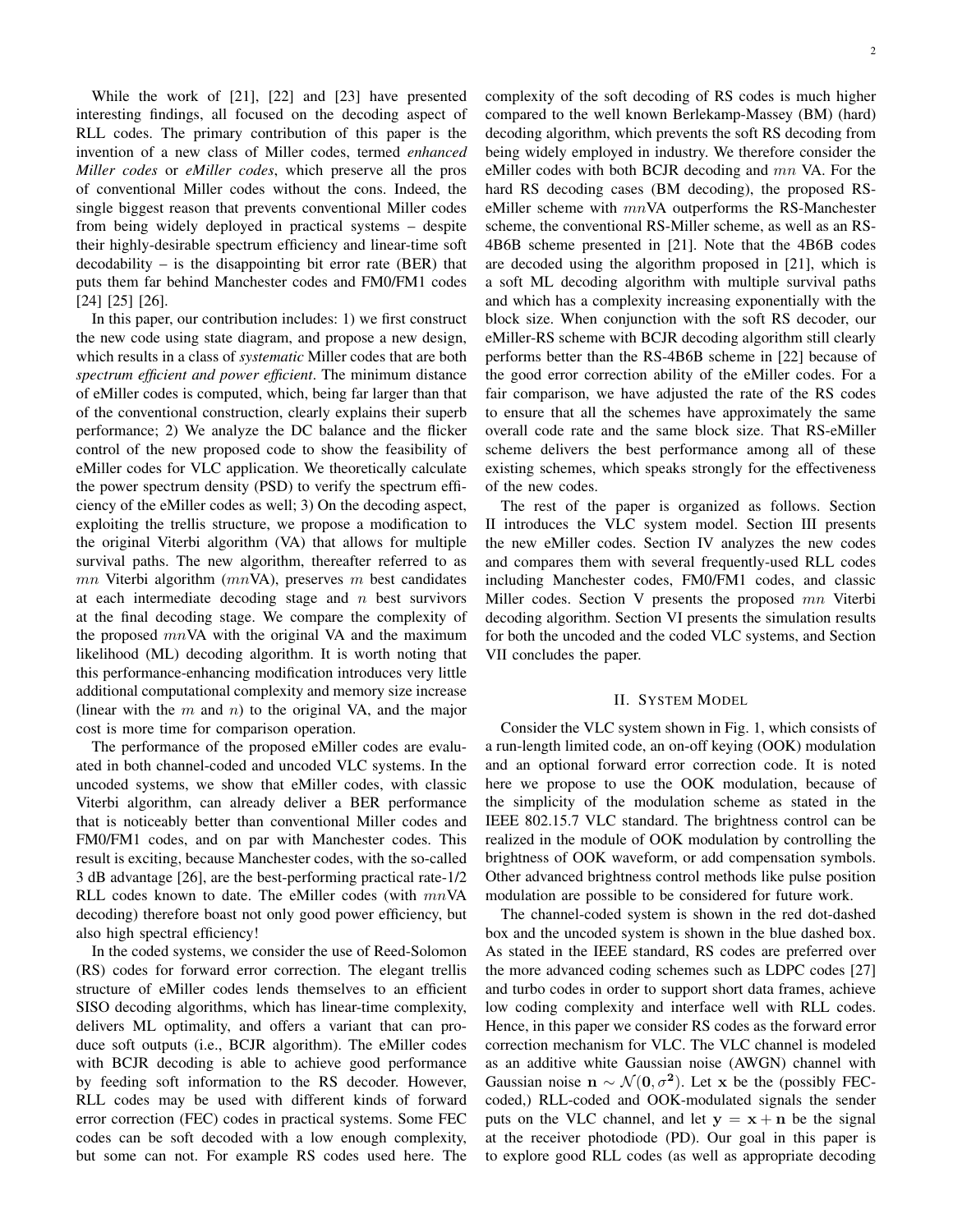

Fig. 1: VLC system model

algorithms) to help the VLC receiver achieve high power efficiency and high spectrum efficiency.

#### III. NEW CLASS OF ENHANCED MILLER CODES

# *A. Conventional Miller Codes*

Miller codes, also known as delay modulation, are a class of RLL codes that guarantee at least one transition every two bit interval and never more than two transitions every two bit interval. They have memory, and hence lend themselves to convenient trellis representation and maximum-likelihood (ML) decoding via the Viterbi algorithm. The biggest advantage of Miller codes is their high spectrum efficiency, as they require only about half the bandwidth (considering main-lob bandwidth) of Manchester RLL codes and FM0/FM1 RLL codes [24] [26]. This can be highly desirable especially for VLC systems aiming to support giga-bit data rate, as the lightemitting diodes (LED) used in VLC are typically bandwidth limited to a couple of hundred MHz. Despite of this spectral advantage, however, Millers are seldom explored in practical systems, due to their rather poor power efficiency that sets their BER performance far behind that of Manchester and FM0/FM1 codes [26].

Figure 2 demonstrates the trellis structure of Miller codes<sup>2</sup>. Miller codes may be viewed as rate-1/2 convolutional codes where one information binary digit is encoded into two coded binary digits based on the state diagram. Using the method developed for convolutional codes, we can compute the "free distance" of Miller codes, which turns out to be only 1. This explains their rather disappointing BER performance. Their error rate performance (at high signal-to-noise ratio (SNR)) under AWGN channel can therefore be approximated by

$$
P_{Miller}(E) \approx Q\left(\sqrt{\frac{E_b}{N_0}}\right),\tag{1}
$$

where  $Q(x)$  is the Gaussian probability integral,  $E_b/N_0$  is the signal energy-to-noise spectral density ratio, and  $N_0/2 = \sigma^2$ is the variance of the additive Gaussian noise.

<sup>2</sup>Please note that the Fig. 1 of Ref. [23] is corrected to the Fig. 2 in this paper.



Fig. 2: Trellis diagram of conventional Miller codes. At each stage, the dash line is associated with input 0, and the solid line is associated with input 1. The encoded output takes the same value as the next state.



Fig. 3: State digram of trellis-based RLL codes with run-length 2, 3, 4.

#### *B. Proposed New Class of Enhanced Miller Codes*

Having analyzed the pros and cons of conventional Miller codes, we now work to improve their power efficiency while preserving their spectrum efficiency. Recall that a 4-state convolutional code (which appears to have a similar trellis structure as Miller codes) can have a free distance as large as 5 (e.g.  $(1+D+D^2, 1+D^2)$ ), there is good reason to believe that by adjusting the trellis structure, it is possible to increase the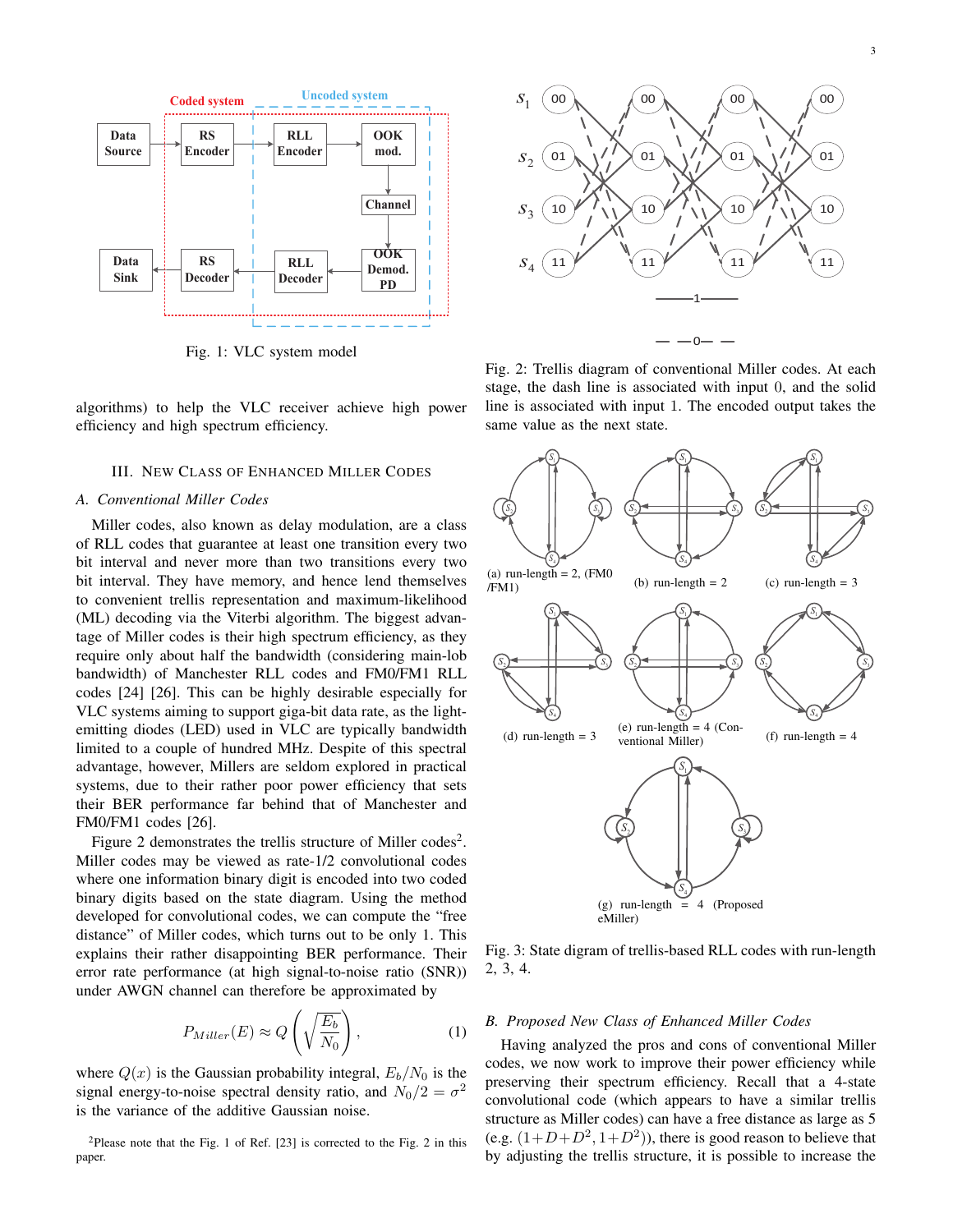minimum distance of Miller codes while maintaining the same (or similar) run-length constraint. Unlike convolutional codes that are linear, RLL codes cannot be linear codes (for example, the all-zero sequence is never a valid output). The free distance (or the minimum distance) and the run-length constraint are two competing factors that must be well balanced in an RLL code.

A class of practical RLL code candidates with one input and two outputs is investigated. For simplicity, we assume the output takes the same value as the next state as other peer RLL codes like the FM0/FM1 code, Miller code and so on. Although possible computer-aided exhaustive search can be used to find a good candidate code with good distance performance, it is cumbersome to use brute-force computer search to find the best candidate accommodating multiple performance factors including minimum distance, flickering, DC balance and run-length limit. We show that the process can be significantly simplified by judicious analysis. We leverage the state diagram to derive the trellis-based RLL codes with the best bit error rate performance. Let  $S_1$ ,  $S_2$ ,  $S_3$  and  $S_4$ denote the state 00, 01, 10 and 11.

We first consider possible codewords with run-length 2. Clearly the outputs from state  $S_1$  (00) could only be  $S_3$  (10) and  $S_4$  (11) (if the next state goes to  $S_2$  (01) or  $S_1$  (00), the run-length would be greater than 2). Following the same line of reasoning, we can construct the state transition for state  $S_2$ ,  $S_3$  and  $S_4$ . The only possible state diagram of the trellis-based RLL codes is shown in Fig. 3 (a). It is essentially the FM0/1 code, which would be detailed in the next section. Similarly, we provide the possible RLL codewords with run-length 3 in Fig.  $3$  (b)(c). However, it is clear that the minimum distance of these codes is still 1 as the conventional Miller code, which is undesirable.

*Lemma I: The maximum run-length for the RLL trellis code with one input and two outputs is* 4*. When run-length is 4, the state diagram consists of path*  $S_1 \rightarrow S_2 \rightarrow S_4 \rightarrow S_3 \rightarrow S_1$ .

*Proof:* First of all, the RLL constraint eliminates such connections as  $00 \rightarrow 00$  and  $11 \rightarrow 11$ . The paths that produce the largest run-length are therefore  $01 \rightarrow 11 \rightarrow 10$  and  $10 \rightarrow$  $00 \rightarrow 01$ , with yield a maximum run-length of 4.

Lemma 1 states that a rate 1/2 trellis code can only have a maximum run-length of 2, 3, or 4. Using the basic reasoning for RLL and the symmetry rule, we plot in Fig. 3 all the possible state diagrams in accordance to an RLL of 2, 3, and 4, respectively. It is easy to verify that  $d_{min}$  for these seven state diagrams is 2, 1, 1, 1, 1, 1, and 2, respectively. Among the two state diagrams that produce the larger  $d_{min}$ , we see that the one depicted in Fig. 3(a) actually corresponds to the FM0/FM1 code, and that the one depicted in Fig. 3(f) demonstrates a new class of codes which we call *enhanced Miller codes*.

The trellis structure of eMiller codes is shown in Fig. 3 (f). We see that these eMiller codes enjoy the same structure property as the conventional Miller codes (i.e. at least one transition, but never more than two, every two bit intervals), and produce the same PSD, but promise a better free distance of 2-which doubles that of the conventional Miller codes and on par with that of Manchester codes and FM0/FM1 codes. The error rate of eMiller codes under AWGN channel at high



Fig. 4: Trellis diagram of eMiller codes. Dash lines are associated with input 0, and solid lines are associated with input 1. The encoded output takes the same as the next state.

SNR can therefore be approximated by

$$
P_{eMiller}(E) \approx Q\left(\sqrt{\frac{2E_b}{N_0}}\right). \tag{2}
$$

#### IV. ANALYSIS AND COMPARISON

In this section, we will analyze the new eMiller codes and compare them with conventional Miller codes as well as other commensurable peers. We will proceed to decoding issues and evaluate the true performance of these codes in the next section.

We start by briefing two important classes of rate-1/2 RLL codes that will provide meaningful comparison and/or contrast to our new codes.

# • Manchester Codes

Manchester codes are a popular class of RLL codes that have also gotten into the IEEE 802.15.7 standard. Also known as biphase codes or split-phase codes, Manchester codes are simple and memoryless RLL codes, whose output symbols always have a transition in the middle. For example, in Manchester coding, an information bit "1" may be represented by a half-symbol-wide "on" pulse followed by a half-symbolwide "off" pulse, and an information bit "0" represented the other way around. Clearly Manchester codes provide an excellent clock recovery signal, a run-length limit of 1 bit interval (2 half-bits), and a precise DC balance of 50%. When viewed as a rate-1/2 code, Manchester codes clearly possess a minimum distance of 2. The probability of error is identical to that of a non-return-to-zero (NRZ) coded system or an OOK system, which can be precisely evaluated as:

$$
P_{Manchester}(E) = Q\left(\sqrt{\frac{2E_b}{N_0}}\right). \tag{3}
$$

Manchester codes can also be described by a 2-state trellis, as shown in Fig. 5. The Manchester codes have no memory. Hence, decoding can use a straight-forward symbol-by-symbol ML detection process (which is basically minimum distance comparison on AWGN channels), or trellis-based Viterbi algorithm.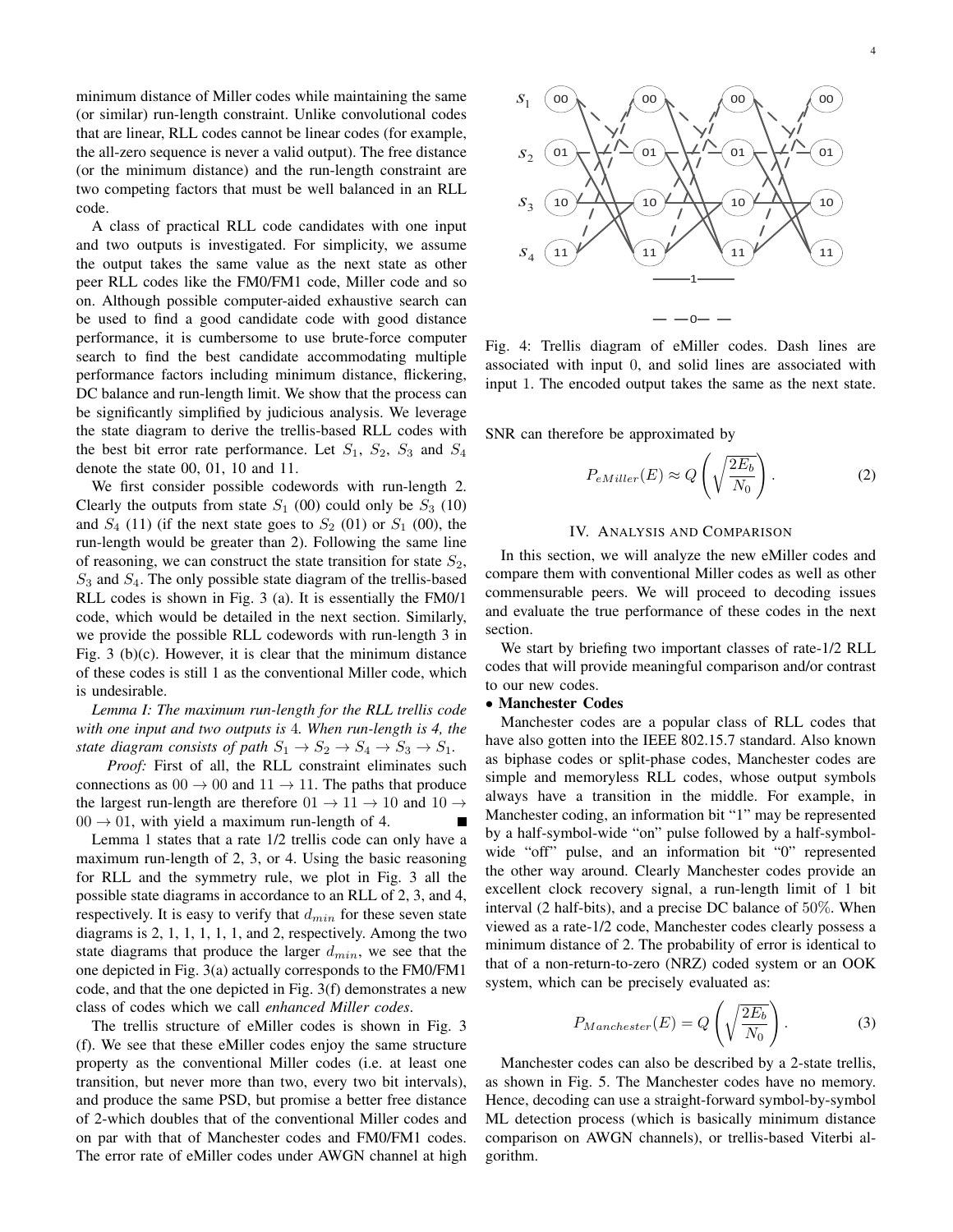

Fig. 5: Trellis diagram of Manchester codes. Dash lines are associated with input 0, and solid lines are associated with input 1. The encoded output takes the same as the next state.

# • FM0/FM1 Line Codes

Two other classes of relevant RLL codes are FM0 and FM1 codes, which are typically used in lieu of Manchester codes when dealing with noncoherent communication [26]. FM1 line codes, also termed *biphase mark*, require a transition be always present at the beginning of each bit. An information bit "1" is encoded as a second transition in the middle of the bit interval and an information bit "0" is encoded as no second transition in the bit interval. This results in representing the bit "1" by one of the two Manchester symbols, and representing the bit "0" by one of the two NRZ symbols. FM0 codes, also known as *biphase space*, are essentially FM1 codes with the representation of "1" and "0" interchanged.

Clearly, FM0/FM1 codes are codes with memory. As shown by their trellis structure in Fig. 6, the free distance is 2, and the asymptotic error probability at high SNR may be approximated as

$$
P_{FM0/FM1}(E) \approx Q\left(\sqrt{\frac{2E_b}{N_0}}\right). \tag{4}
$$

Note that this is a lower bound. The actual performance of FM0/FM1 (using ML Viterbi algorithm) is worse than that of Manchester codes (as will be shown later). This is because, from a particular perspective, FM0/FM1 codes may be treated as a half-bit time shift version of Manchester codes, or, a differentially-encoded version of Manchester codes [26].

It also follows that FM0/FM1 codes have the same runlength control (i.e., 2 half-bits) and the same power spectrum as Manchester codes, since a time shift in the observation has no effect on run-length nor power spectrum.

#### *A. DC Balance and Flicker Analysis*

The VLC technology achieves cost-effectiveness by overloading the communication function to an LED illumination system. However, communication, being secondary, must not induce severe negative impact on the primary role of illumination. To ensure a proper lighting function, flickering mitigation and dimming control should be considered in a VLC system.

Regarding DC balance, the desired goal is to achieve a consistent 50% brightness during the course of data transmission. Manchester codes are particularly good in this, as they always provide a 50% DC balance regardless of the sequence size. In comparison, the proposed eMiller codes, the conventional Miller codes, and the FM0/FM1 codes have exactly the same



Fig. 6: Trellis diagram of FM1 codes. Dash lines are associated with input 0, and solid lines are associated with input 1. The encoded output takes the same as the next state.

brightness characteristics and, compared to Manchester codes, their DC-balancing capability is slightly worse (especially for very short sequences). For convenience, we introduce the concept of "super-symbol $(M)$ ", which is formed by M consecutive bits. As long as the super-symbol interval is shorter than the maximum flicking time period (MFTP) which is about 5ms [1], it is sufficient to evaluate the DC-balance (as well as the flickering issue) at the super-symbol level rather than the individual bit level. Fig. 7, 8 and 9 show the super-symbol brightness in the conventional Miller codes, the FM0/FM1 codes and eMiller codes, respectively. The size of the supersymbol increases from  $M = 10$  to 100, 300 and 500 bits. For the low-rate applications, in which small super-symbol sizes is considered to satisfy MFTP, such as billboard communication, the disadvantage of FM0/FM1 and conventional Miller codes is very obvious. FM0/FM1 and conventional Miller codes may not be able to provide the DC balancing performance meeting requirements. For the advanced high-speed systems, like VLC systems with data rate 100 Mbit/s, all the super-symbols considered satisfy the MFTP. As illustrated by the histograms in all the three figures, the brightness intensity of the supersymbols becomes increasingly uniform and approaches the desirable level of  $50\%$  when M increases. The DC balance performance of Miller and FM0/FM1 can catch up. However, the brightness of the super-symbols coded by our proposed eMiller codes converges to 50% quickly than the conventional Miller codes, and FM0/FM1 codes. It can be observed that there is still fluctuation in brightness using the conventional Miller codes, and FM0/FM1 codes when  $M = 300$ . The brightness level of our proposed eMiller codes becomes fairly consistent (50%). Though the difference of the performance among these schemes is not significant, but the DC balance of the our proposed eMiller codes is still slightly better than the Miller and FM0/FM1 codes.

A related issue is flicker, caused by the light intensity (or brightness) change between every two super-symbols. It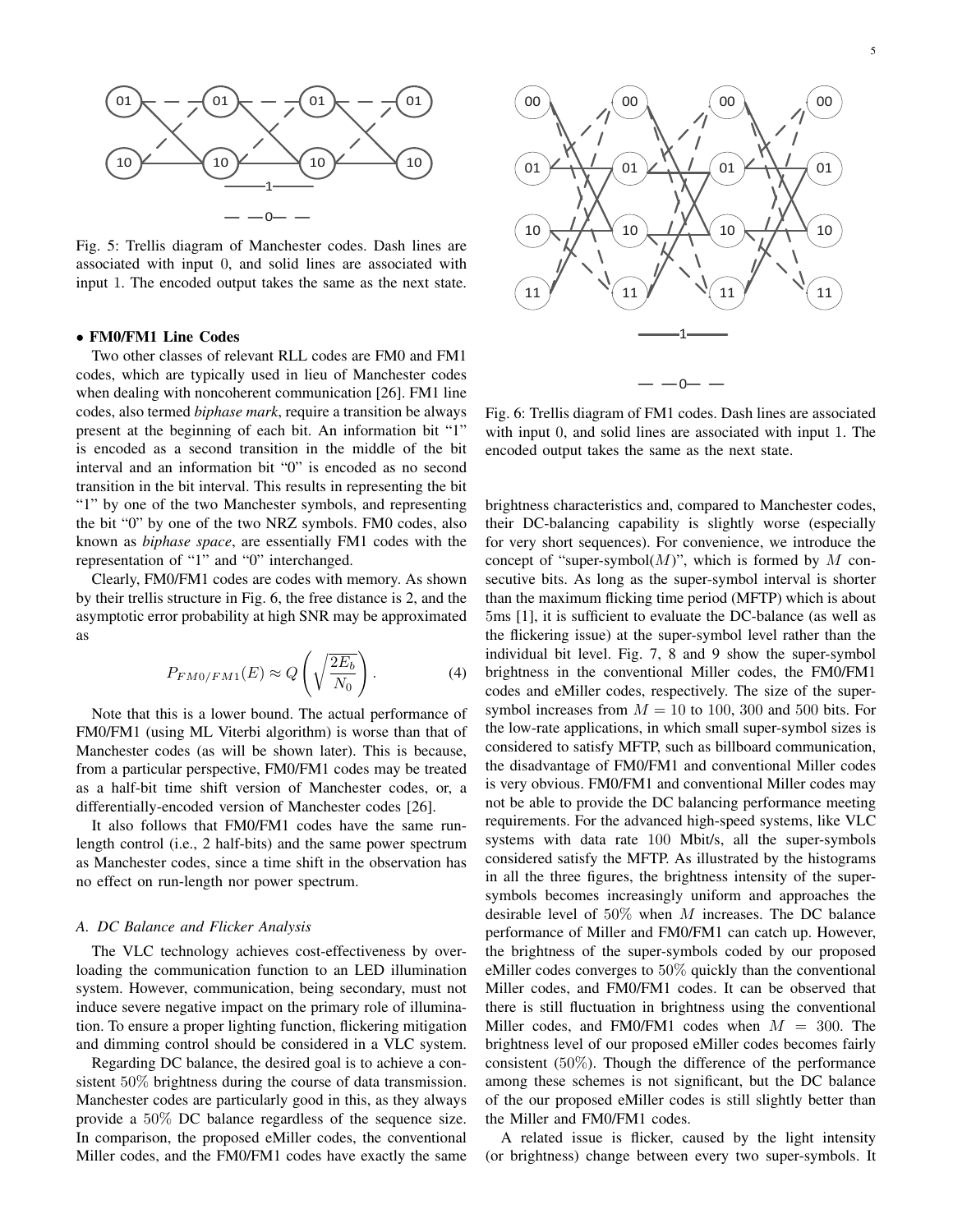

Fig. 7: Brightness in conventional Miller codes with different super-symbol size  $M = 10, 100, 300, 500$ .



Fig. 8: Brightness in FM0/FM1 codes with different supersymbol size  $M = 10, 100, 300, 500$ .

is generally recognized that light intensity change with a frequency higher than 1/MFTP is beyond human eye perception and the flicker issue thereof can be safely ignored [1]. Considering that super-symbol $(M)$ 's delivers a fairly uniform brightness level in eMiller codes, as shown in Fig. 9, the flicker mitigation can be properly handled.

Brightness control is a good feature of visible light communication. In VLC, communication function is added over the illumination function of the LED lights. For purely brightness control, there are many ways to realize it. As stated in the standard IEEE 802.15.7, several widely accepted ways are adding compensation symbols, controlling the brightness for on-off keying (OOK), using different kinds of pulse position modulation (PPM) and so on. Each method has both it own pros and cons. However, all the brightness-control methods have no error correction ability. Our proposed eMiller code is designed to provide strong error-control ability and good bandwidth efficiency to achieve reliable and efficient transmission, which is fundamental in communication. It also provides good DC balance and mitigates flicker, which is the basic function of conventional RLL codes in VLC. The eMiller code itself is not for brightness control. However, it is feasible to provide brightness control in our proposed system by adopting all the previously mentioned brightness control methods, such as adding compensation symbols, PPM and so on, with the eMiller code (For simplicity, we consider OOK modulation in our paper, as reference [21][22][25]). All the dimming control methods applied to other RLL codes (like Miller codes, Manchester codes and so on) can be applied to our eMiller codes. Designing other innovative dimming control methods is also an interesting topic for future work.



Fig. 9: Brightness in eMiller codes with different super-symbol size  $M = 10, 100, 300, 500$ .

#### *B. Power Spectrum Density Analysis*

Spectral efficiency is an important parameter that measures the quality of signal transmission systems, which refers to the use of a radio frequency spectrum in more efficient ways. Since frequency bands become increasingly crowded, how to use radio frequency bands more efficiently has to be considered in all kinds of modern communication systems, including visible light communication systems. Specially, IEEE 802.15.7 standardspecifies the coexistence five adjent channels [1] for VLC . The five carriers would overlap under low spetral efficieny cases, making the separation quite difficult and intro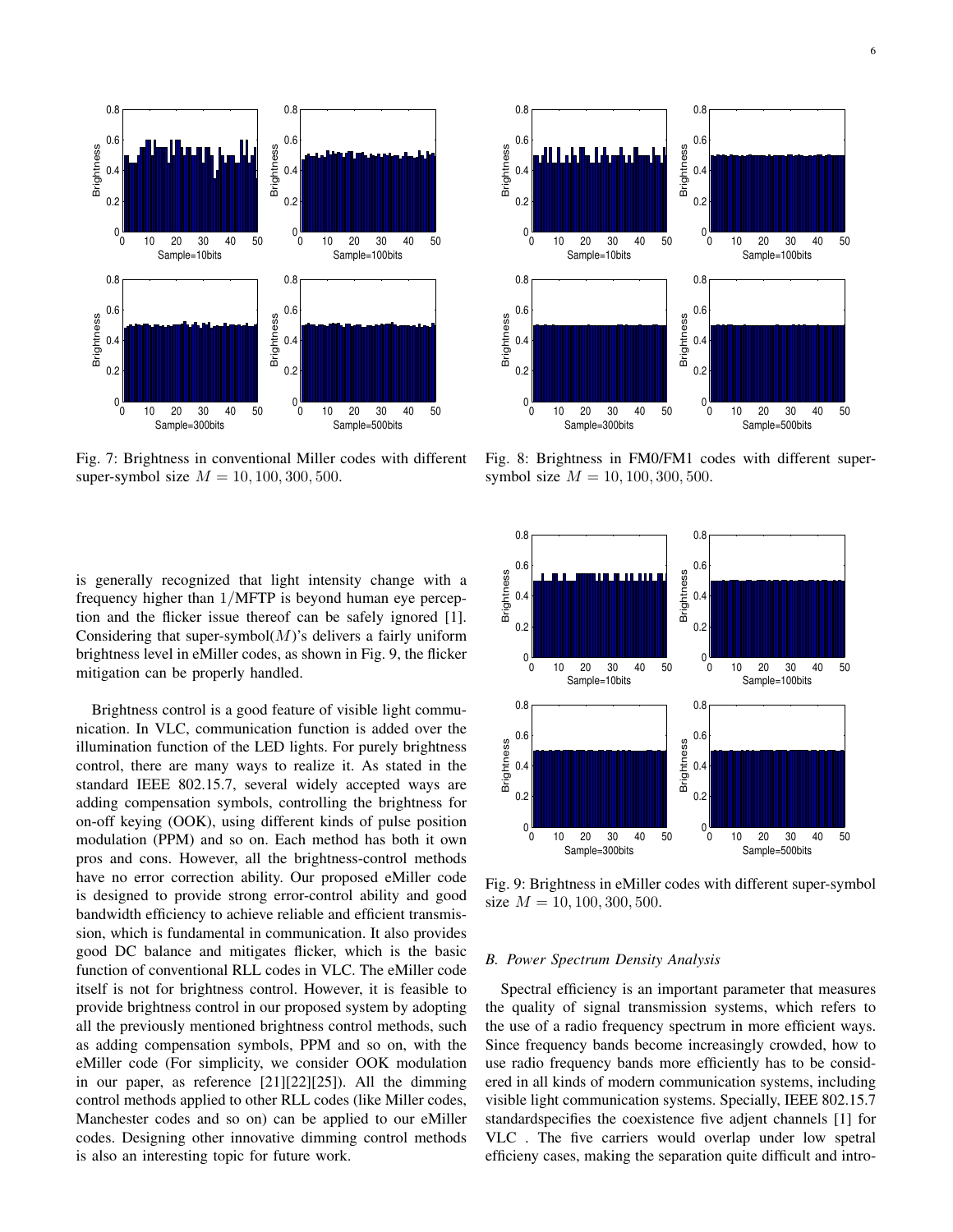ducing decoding errors. The second reason for putting priority on the spectrum effciency in VLC is the usage of multi-color LEDs in VLC. White LEDs can be generated using blue LEDs with yellow phosphor. However, yellow phosphor slows down the switching response of the white LEDs. Alternately, faster white LEDs that can be more useful for communication can be generated by simultaneously exciting red, green and blue LEDs [1]. To better distuiguish the different light spectrum at destination, a high spectral efficiency scheme is preferred. As we know, most of the luminaries typically contain multiple LEDs to provide sufficient illumination [1]. These multiple LEDs can be treated as multiple transmitters that can enable visible light MIMO communication to achieve high data rate for the next generation communication. RLL codes with better spectral efficiency is more suitable to be employed in MIMO systems.

To verify the bandwidth efficiency of the proposed eMiller codes, we calculate their power spectral density [9]. The coding rule of the eMiller codes can be described as a first-order Markov random process with four states:  $S_1=01$ ,  $S_2=10$ ,  $S_3=00$ , and  $S_4=11$ . The system is equally likely to enter into any one of these four states, i.e.,  $p_i = 1/4$ , for  $i= 1, 2, 3, 4$ . The Markov process is then completely described by  $P = [p_{ij}]$ , the probability-of-transition matrix, where  $p_{i,j}$ denotes the probably of going from state  $S_i$  to  $S_j$ . From the coding rule, we can compute the transition matrix as follows

$$
\mathbf{P} = \begin{bmatrix} 0.5 & 0 & 0 & 0.5 \\ 0 & 0.5 & 0.5 & 0 \\ 0.5 & 0 & 0 & 0.5 \\ 0 & 0.5 & 0.5 & 0 \end{bmatrix}.
$$
 (5)

Let  $T$  be the symbol interval. The autocorrelation function  $R(\tau)$  (for time seperation  $\tau = nT$ , where  $n = 0, 1, 2...$ ) is given by

$$
R(nT) = \frac{1}{4} \text{trace}[\mathbf{P}^n \mathbf{W}^T].
$$
 (6)

where W is a square matrix with elements  $w_{i,j}$  =  $\int_0^T g_i(t)g_j(t)dt/T$ , and  $g_i(t)$  is the (rectangular) waveform produced when entering state  $S_i$ . Based on theses waveform, W can be expressed as

$$
\mathbf{W} = \left[ \begin{array}{cccc} 1 & -1 & 0 & 0 \\ -1 & 1 & 0 & 0 \\ 0 & 0 & 1 & -1 \\ 0 & 0 & -1 & 1 \end{array} \right].
$$
 (7)

Substituting  $W$  and  $P$  into (6), we get the autocorrelation function of the eMiller-coded sequence

$$
R(nT) = \begin{cases} 1, & n = 0 \\ 0, & n \neq 0 \end{cases} \tag{8}
$$

Similarly, we can find the autocorrelation for  $\tau = (n +$  $1/2$ )T as follows:

$$
R((n+1/2)T) = \frac{1}{4}\text{trace}[\mathbf{P}^n\mathbf{W}_1^T] + \frac{1}{4}\text{trace}[\mathbf{P}^{n+1}\mathbf{W}_2^T], \tag{9}
$$

where  $W_1$  is a square matrix with elements  $w_{i,j}$  =  $\int_0^{T/2} g_i(t)g_j(t+T/2)dt/T$ , and  $\mathbf{W}_2$  is a square matrix with

elements 
$$
w_{i,j} = \int_{T/2}^{T} g_i(t)g_j(t+T/2)dt/T
$$
. We have  
\n
$$
\mathbf{W}_1 = \begin{bmatrix}\n-0.5 & 0.5 & 0.5 & -0.5 \\
0.5 & -0.5 & -0.5 & 0.5 \\
-0.5 & 0.5 & 0.5 & -0.5 \\
0.5 & -0.5 & -0.5 & 0.5\n\end{bmatrix}
$$

 $\overline{\phantom{a}}$ 

and

$$
\mathbf{W}_2 = \begin{bmatrix} -0.5 & 0.5 & -0.5 & 0.5 \\ 0.5 & -0.5 & 0.5 & -0.5 \\ 0.5 & -0.5 & 0.5 & -0.5 \\ -0.5 & 0.5 & -0.5 & 0.5 \end{bmatrix}.
$$
 (11)

 $-0.5$ 

 $\overline{1}$ 

Gathering these relevant equations, we can get the result for autocorrelation function

$$
R((n+1/2)T) = \begin{cases} -0.5, & n = 1\\ 0, & n \neq 1 \end{cases}
$$
 (12)

By taking the Fourier transform of  $R(\tau)$ , we get the PSD of our eMiller codes:

eMiller: 
$$
S(f) = A^2 T \left( \frac{\sin(\pi f T/2)}{\pi f T/2} \right)^2 \sin^2(3\pi f T/2)
$$
, (13)

where A is the signal amplitude (amplitude for the rectangular pulse),  $T$  is the information bit interval, and  $f$  is the frequency for which the PSD is calculated.

In comparison, the PSD of the conventional Miller codes and of Manchester/FM0/FM1 codes<sup>3</sup> can be computed as [24]:

Miller: 
$$
S(f) = \frac{A^2 T}{2(\pi f T)^2 (17 + 8\cos(2\pi f T))} * (23
$$

$$
-2\cos(\pi f T) - 22\cos(2\pi f T)) - 12\cos(3\pi f T) + 5\cos(4\pi f T)
$$

$$
+12\cos(5\pi f T) + 2\cos(6\pi f T) - 8\cos(7\pi f T) + 2\cos(8\pi f T));
$$
(14)

$$
\text{Man/FM0/FM1: } S(f) = A^2 T \left( \frac{\sin(\pi f T/2)}{\pi f T/2} \right)^2 \sin^2(\pi f T/2). \tag{15}
$$

The PSD curves of these RLL codes are plotted in Fig. 10, where T and A are assumed to be unity. All the codes have a fairly small spectral density near frequency zero. Manchester codes and FM0/FM1 codes have identical spectral density, which is not very closely packed around the zero frequency (the DC). With a main lobe less than half the width of that of the Manchester/FM0/FM1 codes, the proposed eMiller codes have its power more concentrated and at a lower frequency, and hence clearly demonstrate a spectrum advantage over these codes. Even with a side lobe, the width of the eMiller codes' lobes is smaller than the Manchester and FM0/FM1 codes' main lobe. As a result, the bandwidth required by eMiller codes is smaller. Compared to the conventional Miller codes, the proposed eMiller codes have a main lobe of a similar width but a bigger side lobe, and hence are slightly less bandwidth efficient than the conventional construction.

Table I provides a quick summary of the various properties

<sup>3</sup>Manchester codes, FM0 codes and FM1 codes have identical PSD.

(10)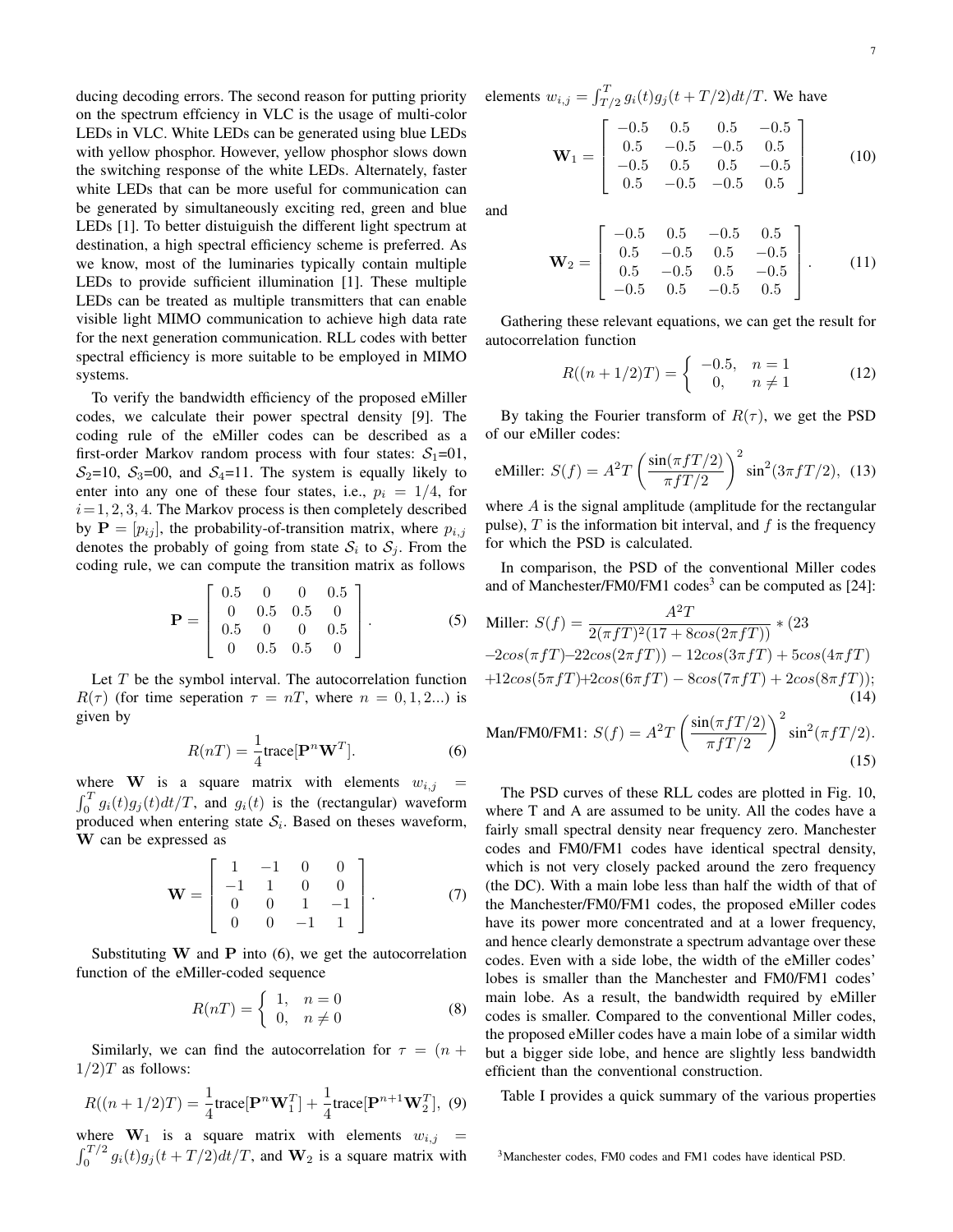

Fig. 10: Power spectral density of Manchester/FM0/FM1, conventional Miller and eMiller codes

for eMiller codes and their rate-1/2 peers<sup>4</sup>. Our eMiller codes clearly stand out as being both energy efficient and spectral efficient. It is noted here the traditional Manchester code and the eMiller code have the same minimum distance and show almost the same performance without forward error codes (FEC) involved in the VLC system. However, the traditional Manchester code has no memory, and the decoding uses the symbol-by-symbol detection. In contrast, the eMiller code has memory size 2 which improves the decoding performance of the serial concatenated FEC-RLL code when concatenated with the FEC. Hence, we rate three  $\sqrt{}$  for the power efficiency of the eMiller codes.

# V. DECODER WITH MULTIPLE SURVIVAL PATHS AND **OUTPUTS**

# *A. Proposed* mn*Viterbi Decoding Algorithm*

We now proceed to the decoding aspect. The trellis structure of eMiller codes lends themselves to an efficient SISO decoding algorithms, which has linear-time complexity, provides ML optimality, and offers a variant that can produce soft outputs (i.e., BCJR algorithm). The eMiller codes with BCJR decoding is able to deliver good performance by feeding soft information to the concatenated FEC decoder. Here we developed an improved SIHO Viterbi decoding algorithm. The motivation is RLL codes may be used with different kinds of forward error correction (FEC) codes in practical systems. Some FEC codes can be soft decoded with a low enough complexity, but some can not. For example RS codes. The complexity of the soft decoding of RS codes is much higher compared to the well known Berlekamp-Massey (BM) decoding algorithm, which prevents the soft RS decoding from being widely employed in industry for decades of years.

Viterbi algorithm finds the ML codeword or the path with the best metric. The metric is in general the likelihood of the path, and in the case of AWGN channels, it reduces to (squared) Euclidean distance (soft detection) or Hamming distance (hard detection). Under the assumption that the channel is memoryless, the algorithm traverses through the trellis, and computes the cumulated metric along each path. When two or more paths merge at a state, the path with the best metric so far (survivor path) is retained and the other paths are all eliminated from further consideration. In the final stage, the algorithm selects the single best path among those made into the final state(s).

The improved Viterbi algorithm we discuss here, termed  $mnVA$ , introduces a simple but rather effective modification to the original VA by allowing the decoding states to keep track of multiple survival paths entering them. Let  $L$  be the number of states at each decoding stage ( $L = 4$  for eMiller codes). The conventional VA is essentially an  $(L, 1)$ VA where every intermediate stage retains a total of  $L$  survivors so far (one for each state) and the final stage takes the single best path of all. The new  $mnVA$  allows for the pretension of a total of  $m(\geq L)$  survivors for the intermediate stages and  $n(\geq 1)$ survivors for the last stage ( $n \leq m$ ). It should be noted that while  $mnVA$  generates n best candidate codewords, it adds very little computational complexity and storage for storing the  $(m-L)$  additional paths to the original VA that produces only 1 decoder output. The major cost is the time of comparison operation which is of linear complexity.

Specific path preserving rule (in the intermediate stages as well as in the final stage) for the proposed  $mnVA$  is given below:

- In the *initialization* phase of the trellis (i.e., the first  $\log_2 L$  time instants), since each state has at the most one branch entering it, no path elimination is performed. The process here is identical to that of the original VA.
- In the *stable* phase where each state is connected to more than one incoming branches/paths, the  $mnVA$  will first compute all the branch metrics pertaining to this time instant  $t$ , and then update all the path metrics (i.e., for time instant  $t$ ) by adding the appropriate branch metrics to the survival paths for the previous time instant  $(t-1)$ . This step is similar to that of the original VA, except that the previous time instant may have up to  $m$  survivors (instead of L survivors in the original VA). Next, among all the new path metrics, we will select a best path for each one of the current state (which leads to  $L$  survivors), and then take the best  $(m - L)$  paths among the remainders (to make a total of  $m$  survivors).
- In the *final* decision stage, the mnVA will first update all the path metrics as before, and then declare the  $n$  best ones among these finalists.

<sup>4</sup>The 4B6B code is not listed in the table, because 4B6B code has a code rate  $2/3$  instead of  $1/2$ . Every six bits of 4B6B codes have a brightness level 50%. The 4B6B code by itself does not have good error control ability. The concatenation with other error correction codes, like RS codes, may help the decoding. To make a fair comparison, we compare the performance of the (15,5)RS-4B6B (overall code rate 0.22) and the (15,7)RS-eMiller (overall code rate 0.23) codes in Sec. VI.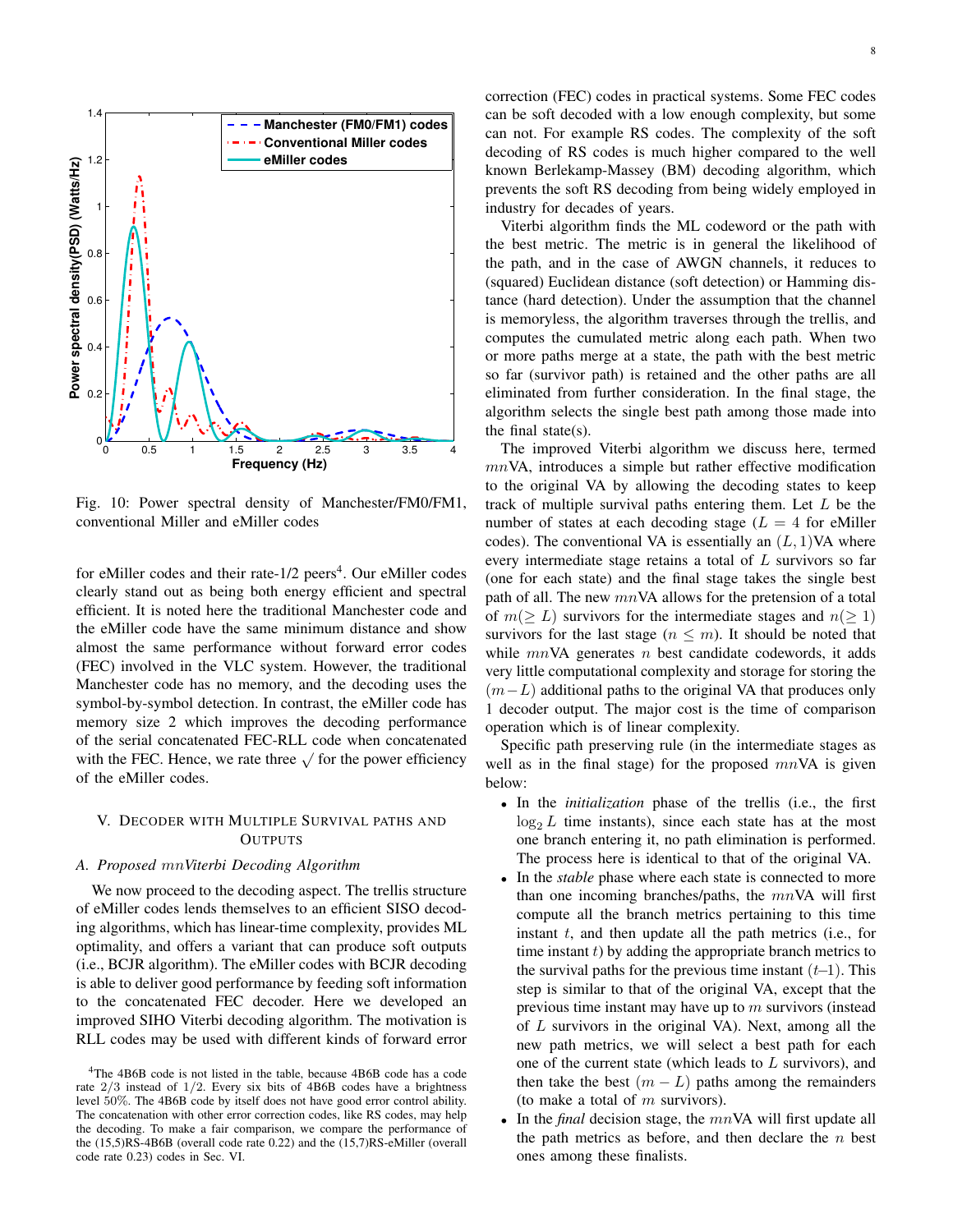| Code                       | Code rate | <b>Bandwidth effi-</b><br>ciency | Power<br>efficiency | DC balancing     | Run-length     | Clock recovery   |
|----------------------------|-----------|----------------------------------|---------------------|------------------|----------------|------------------|
| <b>Manchester</b>          | 1/2       |                                  | $\sqrt{\sqrt{2}}$   | $\sqrt{\sqrt{}}$ | $\overline{2}$ | $\sqrt{\sqrt{}}$ |
| <b>FM0/1</b>               | 1/2       |                                  |                     |                  | $\overline{2}$ | $\sqrt{\sqrt{}}$ |
| <b>Conventional Miller</b> | 1/2       | $\sqrt{\sqrt{}}$                 |                     | $\check{ }$      | $\overline{4}$ | $\sqrt{\sqrt{}}$ |
| eMiller                    | 1/2       | $\sqrt{\sqrt{}}$                 | $\sqrt{\sqrt{}}$    | $\sqrt{\sqrt{}}$ | 4              | $\sqrt{\sqrt{}}$ |

TABLE I: Simulated forward schemes

 $\sqrt{\ }$  The code with more check means the corresponding performance is better than the peers.

A short summary of the  $mnVA$  goes in the algorithm I.

# **Algorithm 1**  $mn$  Viterbi algorithm

Input: Reception from the channel.

**Output:**  $n$  best binary decisions of the length-N original source data.

#### Initialization:

A 4-state trellis corresponding to eMiller code is set up, as shown in Fig. 4.

Each branch is marked with a binary input bit, and two output signals.

All the state metrics are reset to zero.

# Trellis Decoding:

for stage  $t$  from 1 to  $N$  do

for state  $i$  from 0 to 3 do

for each branch entering state  $i$  do

compute branch metric as original VA

add the branch metric to the state metric

# end

choose the branch with the smaller metric.

#### end

choose  $m-4$  branches with the smallest metric among the branches with the

larger metric for each state, and keep it.

# end

Stage  $N$ , trace back the  $n$  survival path; the binary input bits corresponding to the  $n$  survival paths are declared as the input for the RS decoder.

As shown in the simulation results (in the next section), by adding one or two more paths at each decoding stage and the final stage, it is enough to bring significant BER performance gain in practical VLC systems. Performance can be further improved by increasing  $m$  and  $n$ , but the complexity increases and the gain is diminishing. Table II quantitatively compares the complexity of the proposed decoder ( $m = 4, 5$  and  $n = 2$ ,  $m = 6$  and  $n = 4$ ) with both the classic VA ( $m = 4$  and  $n = 1$ ) and the ML decoder. In the table, k is the corresponding memory size of the codes, and  $N$  is the data block length, which is much larger than  $k$ . The complexity analysis shows that the proposed decoding algorithm does not introduce much complexity and memory size increase compared to the classic VA. The major cost is more time for comparison operation. However, the traditional ML decoder becomes computationally infeasible as the data length increases. It's noted here the computationally-and-resource intensive ML decoder produces the maximum likelihood codeword among all the possible  $(2<sup>N</sup>$ , where N is the information data length) codewords by calculating the likelihood of all the  $2^N$  codewords. The decoding complexity increases exponentially with the data length N. The mnVA decoder leverages the trellis structure of the eMiller codes, keeps  $m$  paths during the decoding stages and produces the most possible  $n$  candidates at the final stage. The complexity per bit increases linearly with the  $m$  and  $n$ . In theory, the  $mnVA$  decoder can retain all the  $m$  paths at each stage. But it is also wasteful and unnecessary to do this in our practical systems. We seek for a good tradeoff between the performance and the complexity.

# *B. Code selection in RS decoder*

In the channel-coded case (see the VLC system diagram in Fig. 1), the VLC system under consideration is also equipped with an RS code that will be decoded via the well-established BM algorithm.

If the inner RLL code is trellis-based and uses the proposed  $mnVA$  to decode, then *n* candidate sequences will be produced and passed to the RS decoder. The RS decoder will run these candidates through, starting from the best candidate to the worst. It will stop as soon as a successful RS decoding is made, as indicated by the CRC (cyclic redundancy check) code that is almost always wrapped around the information data. In the case none of the  $n$  candidates submitted by the mnVA made a successful pass through the RS decoder (and the CRC check), then the RS decoder output corresponding to the first (the best) candidate will be declared as the final decision.

### VI. SIMULATION RESULTS

We now present computer simulation results to verify the effectiveness of the proposed eMiller RLL codes using the VLC system model depicted in Fig. 1, and compare them with their rate-1/2 peers. Both AWGN and actual VLC channel are considered to verify the efficiency of our proposed codes. For the practical VLC channel, we use the channel environment in [2]. In this scenario, the received signal  $y(t)$  is given by  $y(t) = Rx(t) \otimes h(t) + n(t)$ , where  $x(t)$  represents optical power from LED lighting,  $R$  is the PD conversion efficiency,  $n(t)$  is AWGN,  $h(t)$  is the channel power delay profile (PDP) and ⊗ denotes convolutional operation. A matched filter is added in the OOK demodulator. The room size is  $5m \times 5m \times$ 3m, semi-angle at half power is 70 degree, FOV at a receiver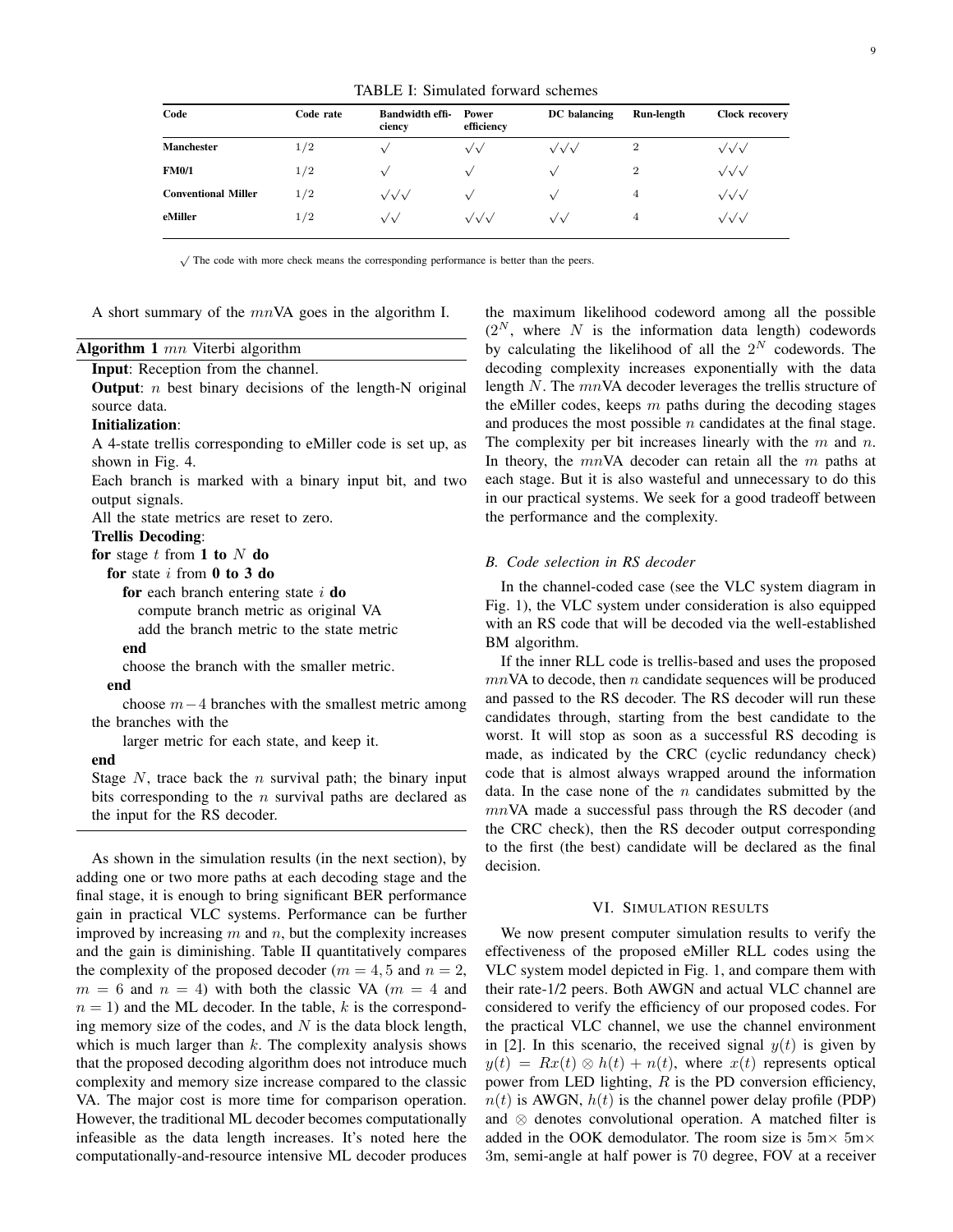| $#$ of operations per bit      | Add             | Compare           | <b>Multiplication</b> | <b>Trace back</b> | Memory                      |
|--------------------------------|-----------------|-------------------|-----------------------|-------------------|-----------------------------|
| Original VA, $m = 4$ , $n = 1$ | $2 * 2^k$       | $2^k$             | $2 * 2^k$             |                   | $2 * 2^k + \frac{1}{N}$     |
| ML decoder                     | $\frac{2^N}{N}$ | $\frac{2^N-1}{N}$ | $\frac{2^N}{N}$       | $\overline{0}$    | $\frac{2^N}{N}$             |
| $mnVA, m = 4, n = 2$           | $2 * 2^k$       | $2^k$             | $2 * 2^k$             | $\overline{2}$    | $2 * 2^k + \frac{2}{N}$     |
| $mnVA, m = 5, n = 2$           | $2 * 2^k + 4$   | $2 * 2^k + 2$     | $2 * 2^k + 4$         | 2                 | $2 * 2^k + 2 + \frac{2}{N}$ |
| $mnVA, m = 6, n = 4$           | $2 * 2^k + 8$   | $2 * 2^k + 4$     | $2 * 2^k + 8$         | 4                 | $2 * 2^k + 4 + \frac{4}{N}$ |

TABLE II: Complexity comparison of different decoding schemes

k is the memory size of the codes,  $k = 2$  for eMiller codes, Miller codes and FM0/FM1 codes; N is the data block length.





Fig. 11: BER of RLL codes over AWGN VLC channels. From top down: conventional Miller codes, FM0/FM1 codes, eMiller codes, and Manchester codes

is 60 degree, detector physical area of a PD is  $1 \, cm^2$ . Data rate is 100 MB/s. Gain of an optical filter is 1, refractive index of a lens at a PD is 1.5.

We first evaluate the proposed eMiller codes and other RLL codes without the presence of channel coding. The data block length is set to 500 information bits. The conventional Miller code, FM0/FM1 codes and eMiller codes are decoded using the original Viterbi decoder ( $m = 4$ ,  $n = 1$ ), while Manchester codes are decoded using the ML decoder. As shown in Fig. 11 and 12, the proposed eMiller codes significantly outperform conventional Miller codes and FM0/FM1 codes, and have the same performance as Manchester codes.

To verify the efficiency of the proposed  $mnVA$ , we present the performance of the channel-coded VLC system with the conventional Miller codes and the eMiller codes in Fig. 13 and 14, respectively. An RS(15,7) code over  $GF(2<sup>4</sup>)$ , which is listed in the IEEE 802.15.7 VLC standard, is employed in the simulation; this is an FEC code, and the frame size is set to 700 information bits. We see that  $mnVA$  is not only effective

Fig. 12: BER of RLL codes over the practical VLC channels. From top down: conventional Miller codes, FM0/FM1 codes, eMiller codes, and Manchester codes

for eMiller codes but also for conventional Miller codes (in fact more so for the conventional case). It can be observed that barely increasing the number of the candidate (without saving additional survivors in the intermediate stages) at the final stage does not make much an improvement to the performance (see the dashed curves). However, preserving just one more survival path along the way (increasing  $m$  from 4 to 5) will quickly bring in noticeable performance gain of some 0.8 dB at BER of  $10^{-5}$  (see the solid curves). The performance can be further improved with more survival paths being preserved during the intermediate stages and the final stage (see dotted curves,  $m = 6$ ).

We also compare our RS-eMiller coding scheme with three other reported schemes: RS-Manchester scheme [1] with the BM and ML decoding, RS-4B6B scheme [21] with the BM and 16-candidate decoding (Note that the 4B6B codes have a code rate of 2/3 and a run-length limit of 4.), and RS-4B6B scheme [21] with the soft RS and SISO 4B6B decoding [22]. The block size is 700 information bits, and the overall rate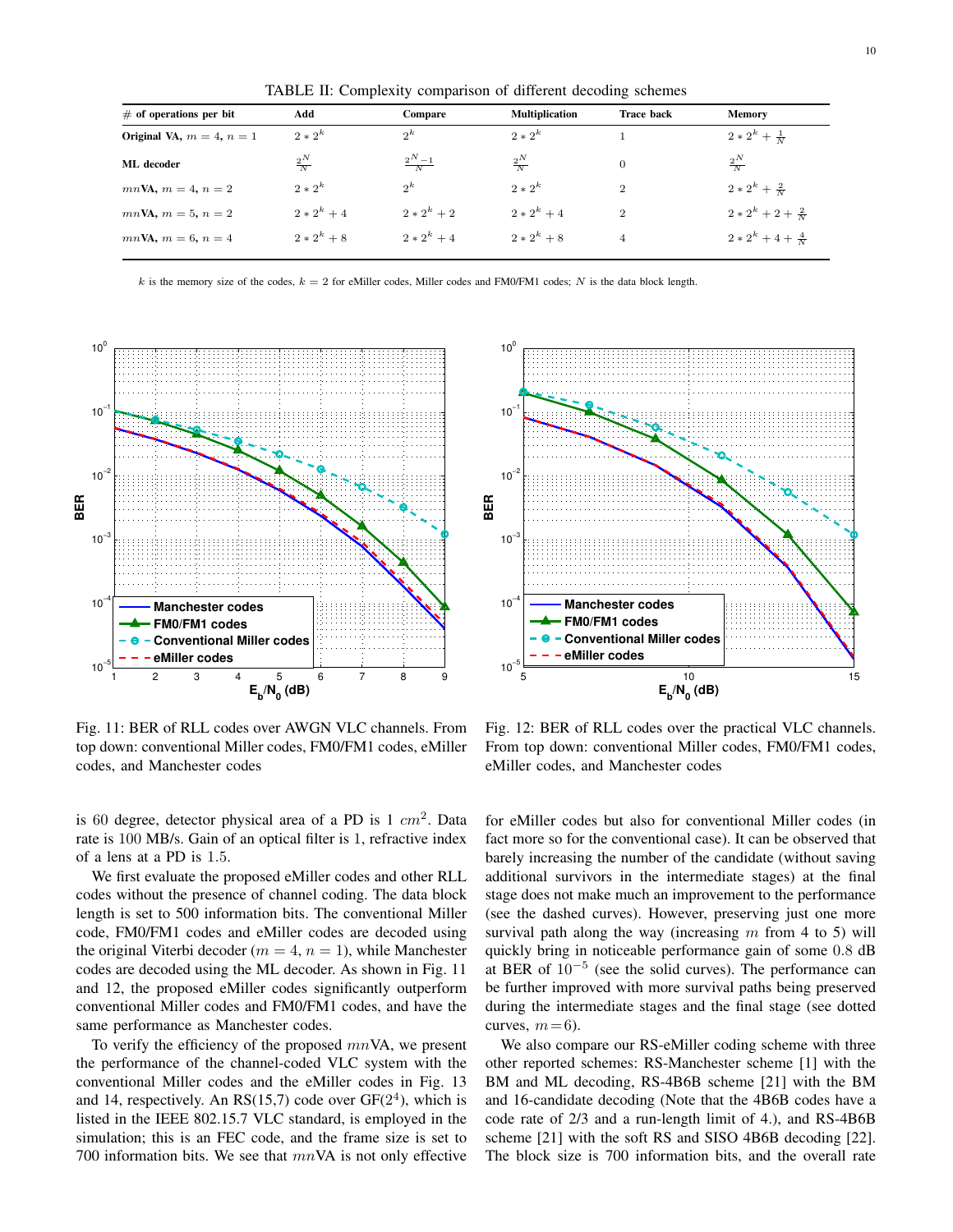

Fig. 13: BER of the proposed mn-Viterbi algorithm for decoding conventional Miller codes. Three sets of curves from top down: (i) dashed curves (worst set): no additional path was retained in any intermediate stages (i.e.,  $m = 4$ ) and decoder merely declares more survivors at the final stage; (ii) solid curves (middle set): one additional survival path was preserved in all the intermediate stages  $(m=5)$  and multiple outputs were produced in the final stage; (iii) dotted curves (best set): two additional survival paths were preserved in all the intermediate stages ( $m = 6$ ) and multiple outputs were produced in the final stage.

of these coded systems is either  $\frac{5}{15}\frac{4}{6} \approx 0.22$  (RS-4B6B) or  $\frac{7}{15}\frac{1}{2} \approx 0.23$  (others). As shown in Fig. 15, when conjunction with a hard RS decoder (BM decoding), RS-4B6B [21] scheme results in the worst performance; the next set is RS-eMiller scheme (using the conventional Viterbi algorithm) and RS-Manchester [1] scheme with the latter being slight better; and the best set is RS-eMiller scheme with  $mnVA$  decoding, which yields close to 1 dB gain over RS-4B6B and about 0.5 dB gain over RS-Manchester (at BER  $10^{-4}$ ). We also consider the soft RS decoding in our simulation results. The RS code is decoded using the same soft decoding as [22]. Since the eMiller code has an elegant trellis structure, we can use the BCJR algorithm to calculate the soft output (the *a posterior* probability) of the codewords. The simulation results show that when conjunction with the soft RS decoder, our solution still clearly performs better than the RS-4B6B scheme in [22] because of the good error correction ability of the eMiller codes. The eMiller-4B6B with BCJR and soft RS decoding exhibits the best performance among all the schemes, but the soft RS decoder has a higher complexity than the BM decoder. Fig. 16 presents the BER performance of different cases under the actual VLC channel. Our proposed RS-eMiller scheme with  $mnVA$  decoding still shows the best performance among all the schemes with BM



Fig. 14: BER of the proposed mn-Viterbi algorithm for decoding eMiller codes. Three sets of curves from top down: (i) dashed curves (worst set): no additional path was retained in any intermediate stages (i.e.,  $m = 4$ ) and decoder merely declares more survivors at the final stage; (ii) solid curves (middle set): one additional survival path was preserved in all the intermediate stages  $(m=5)$  and multiple outputs were produced in the final stage; (iii) dotted curves (best set): two additional survival paths were preserved in all the intermediate stages  $(m= 6)$  and multiple outputs were produced in the final stage.

decoding. The gain over the conventional schemes is more compared to the AWGN cases, which is about 1.5 dB over RS-4B6B and about 0.9 dB gain over RS-Manchester (at BER 10−<sup>4</sup> ). Regarding the schemes with the soft RS decoding, our eMiller-RS codes is able to achieve about 1.3 dB gain (at BER  $10^{-4}$ ) over the RS-4B6B scheme in [22].

To further verify the effectiveness of the eMiller code, we test the performance of the eMiller codes when being used in the VLC architecture in [23]. A concatenated RLL-convolutional coded structure with an iterative decoding scheme is investigated in [23]. The data block length is set to 150.  $(5, 7)$  convolutional codes  $(CC)$  is used as the FEC. Fig. 17 demonstrates the eMiller-CC codes without iterative decoding clearly outperform the Miller-CC codes with one iteration in [23]. By iteratively decoding the eMiller code and the convolutional code once, we can get better performance than the Miller-CC codes with 4-iteration decoding.

#### VII. CONCLUSION

Run-length limited coding is indispensable to avoid LED flicker and ensure DC (direct current) balance in visible light communications, but is much under-studied. This paper investigates Miller codes, a class of RLL codes known for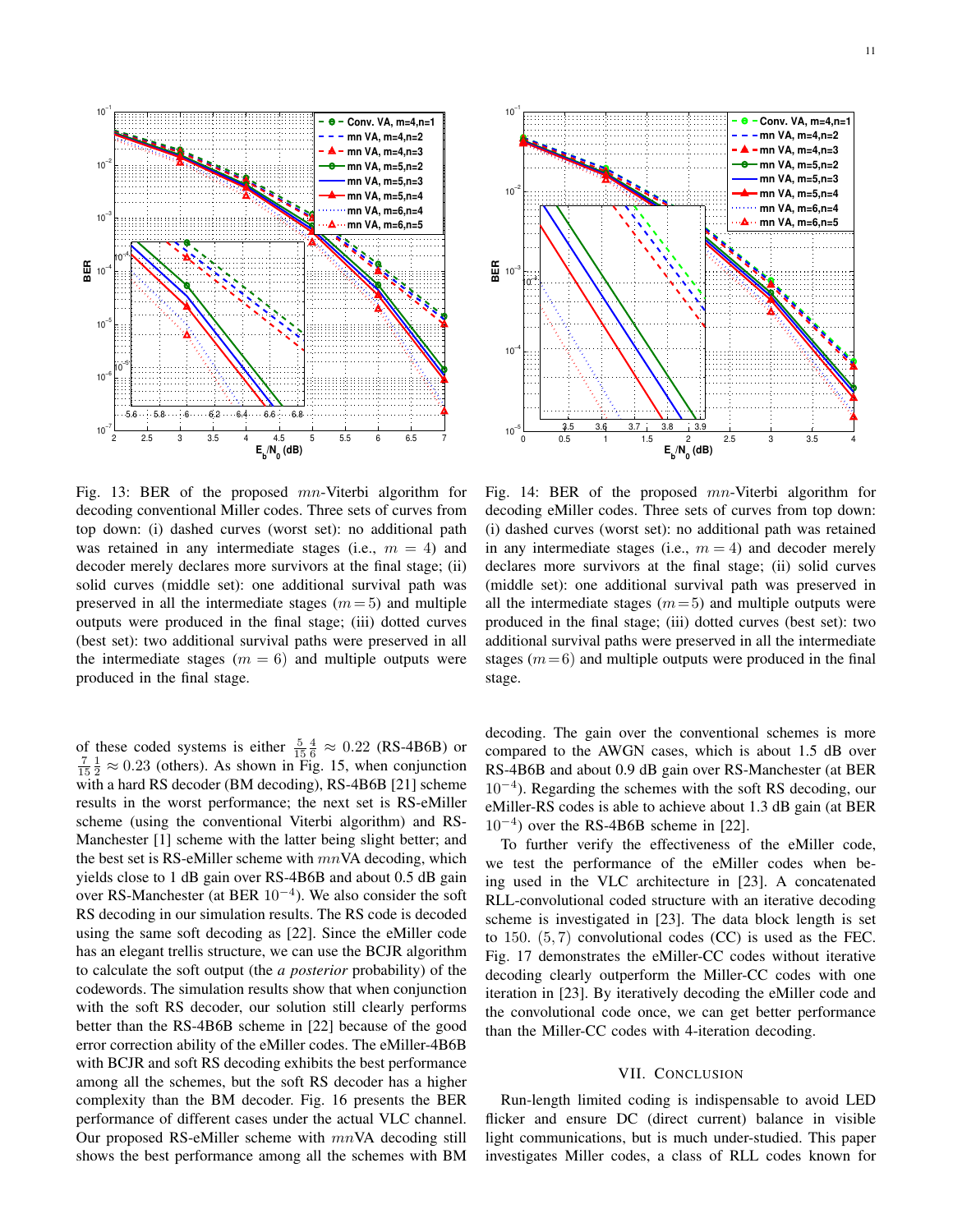





Fig. 16: BER comparison of eMiller codes with existing schemes in the presence of RS channel coding under the practical VLC channel. From worst to best: RS-4B6B (BM+16 candidates), RS-eMiller (BM+conventional VA), RS-Manchester (BM+ML), RS-4B6B (Soft RS+ SISO 4B6B), RS-eMiller  $(mnVA, with m = 5, n = 2)$ , RS-eMiller  $(mnVA, with$  $m= 6, n=4$ ) and RS-eMiller (Soft RS + BCJR)



Fig. 17: BER comparison of eMiller codes with existing schemes [23] in the presence of (5,7) convolutional coding under the AWGN VLC channel.

high bandwidth efficiency (but less desirable power efficiency), for use in VLC. The key contribution is the invention of a new type of enhanced Miller codes that offer considerably better power efficiency than the conventional ones. Dimming and flicker control is analyzed, power spectral density and minimum Hamming distance are calculated, and the performance of eMiller codes is evaluated both by themselves and in use with Reed-Solomon codes. In addition to the conventional Viterbi algorithm (VA), we also present a simple but useful modification that preserves multiple survival paths at each decoding stage. The modified VA, termed  $mnVA$ , helps further improve the performance of eMiller codes with little additional computational complexity. Comparison with a variety of existing RLL codes including Manchester codes, FM0/FM1 codes, and 4B6B codes clearly establishes eMiller codes as a highly promising candidate for VLC application in future.

#### **REFERENCES**

- [1] A. Sendonaris, E. Erkip, and B. Aazhang, "IEEE 802.15.7 Visible light communication: modulation schemes and dimming support," *IEEE Commun. Magazine*, vol. 50, no. 3, pp. 72-82, March. 2012.
- [2] T. Komine and M. Nakagawa, "Fundamental analysis for visible light communication system using LED lights," *IEEE Trans. on Consumer Electronics*, vol. 50, no. 1, pp. 100-107, Feb. 2004.
- [3] J. Gancarz, H. Elgala, and T. D. C. Little, "Impact of lighting requirements on VLC systems," *IEEE Commun. Magazine*, vol. 51, no. 12, pp. 34-41, Dec. 2013.
- [4] H. Elgala, R. Mesleh, and H. Haas, "Indoor optical wireless communication: potential and state-of-the-art," *IEEE Commun. Magazine*, vol. 49, no. 9, pp. 56-62, Dec. 2011.
- [5] S. Zhang, S. Watson, J.J.D. McKendry, D. Massoubre, A. Cogman, E. Gu, R.K. Henderson, A.E. Kelly, and M.D. Dawson, "1.5 Gbit/s Multi-Channel Visible Light Communications Using CMOS Controlled GaN-Based LEDs," *J. Lightwave Technol.*, vol 31, no.8, pp.1211-1216, 2013.